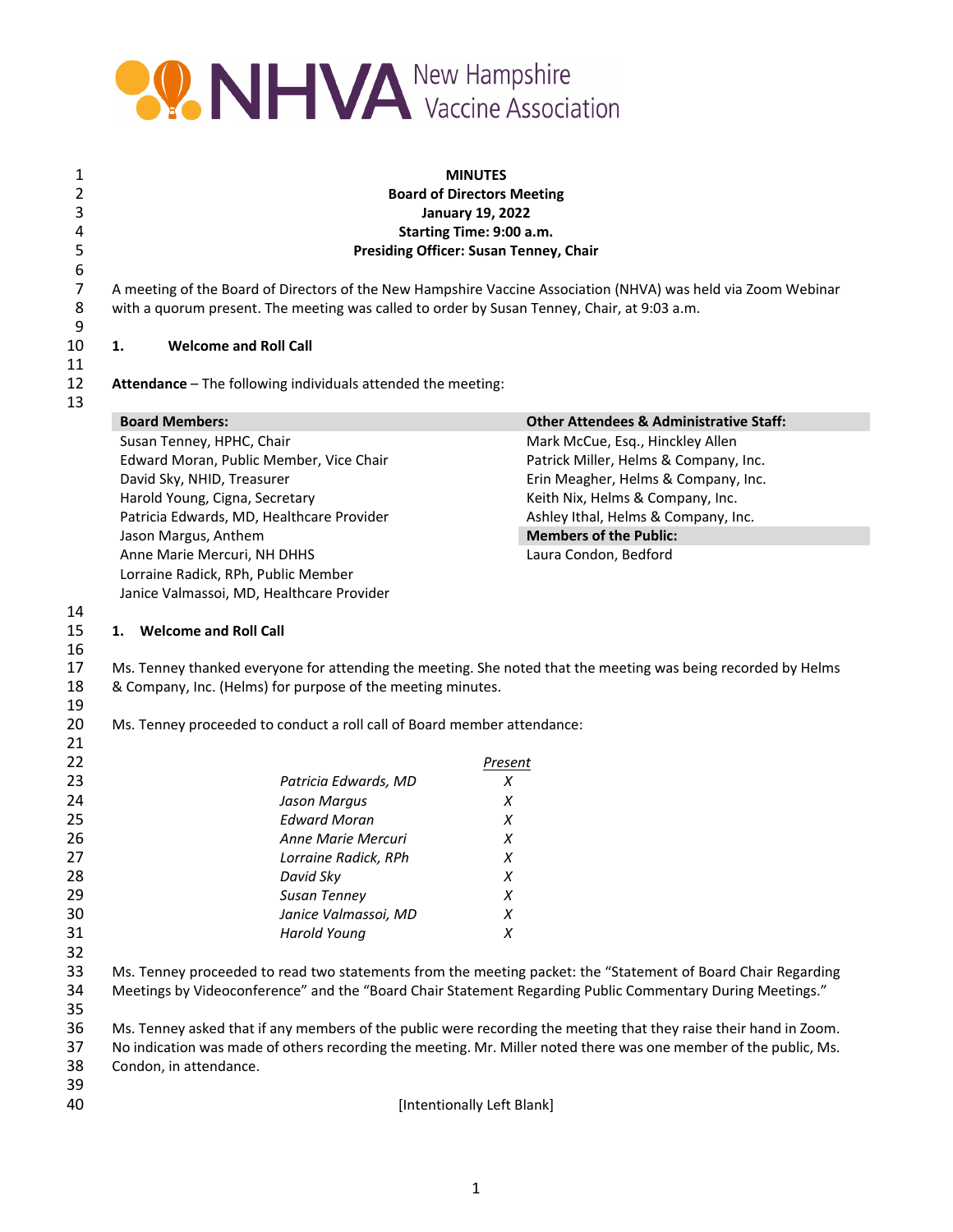

### **2. Review and Acceptance of Minutes**

 Ms. Tenney asked if there were any comments related to the November 17, 2021, meeting minutes. There being none, Ms. Tenney asked for a motion.

| 45 |                                           |                                                                       |                                                                                                                  |
|----|-------------------------------------------|-----------------------------------------------------------------------|------------------------------------------------------------------------------------------------------------------|
| 46 | <i><b>VOTE RECORDED:</b></i>              |                                                                       | On a motion by Mr. Moran, seconded by Ms. Radick, by roll call it was                                            |
| 47 | <b>VOTED:</b>                             |                                                                       | To accept the November 17, 2021, Board meeting minutes as presented.                                             |
| 48 |                                           |                                                                       |                                                                                                                  |
| 49 |                                           |                                                                       | Present                                                                                                          |
| 50 |                                           | Patricia Edwards, MD                                                  | X                                                                                                                |
| 51 |                                           | Jason Margus                                                          | X                                                                                                                |
| 52 |                                           | <b>Edward Moran</b>                                                   | X                                                                                                                |
| 53 |                                           | Anne Marie Mercuri                                                    | Х                                                                                                                |
| 54 |                                           | Lorraine Radick, RPh                                                  | X                                                                                                                |
| 55 |                                           | David Sky                                                             | X                                                                                                                |
| 56 |                                           | Janice Valmassoi, MD                                                  | X                                                                                                                |
| 57 |                                           | <b>Harold Young</b>                                                   | X                                                                                                                |
| 58 |                                           |                                                                       |                                                                                                                  |
| 59 | A vote was not recorded for Susan Tenney. |                                                                       |                                                                                                                  |
| 60 |                                           |                                                                       |                                                                                                                  |
| 61 |                                           | 3. Appointment of Anne Marie Mercuri to the Audit Committee           |                                                                                                                  |
| 62 |                                           |                                                                       |                                                                                                                  |
| 63 |                                           |                                                                       | Ms. Tenney welcomed Ms. Mercuri as a new Board member replacing Ms. Daly representing the Department of          |
| 64 |                                           |                                                                       | Health and Human Services. She stated the Board looks forward to continuing the great relationship that the      |
| 65 |                                           |                                                                       | Association has had with the Department. Ms. Tenney explained that a vote was required to add Ms. Mercuri to the |
| 66 |                                           | Audit Committee and then asked for a motion.                          |                                                                                                                  |
| 67 |                                           |                                                                       |                                                                                                                  |
| 68 | <b>VOTE RECORDED:</b>                     |                                                                       | On a motion by Mr. Sky, seconded by Dr. Edwards, by roll call it was                                             |
| 69 | <b>VOTED:</b>                             |                                                                       | To appoint Ms. Mercuri to the Audit Committee.                                                                   |
| 70 |                                           |                                                                       |                                                                                                                  |
| 71 |                                           |                                                                       | Present                                                                                                          |
| 72 |                                           | Patricia Edwards, MD                                                  | X                                                                                                                |
| 73 |                                           | Jason Margus                                                          | $\chi$                                                                                                           |
| 74 |                                           | <b>Edward Moran</b>                                                   | X                                                                                                                |
| 75 |                                           | Anne Marie Mercuri                                                    | Abstained                                                                                                        |
| 76 |                                           | Lorraine Radick, RPh                                                  | X                                                                                                                |
| 77 |                                           | David Sky                                                             | X                                                                                                                |
| 78 |                                           | Susan Tenney                                                          | X                                                                                                                |
| 79 |                                           | Janice Valmassoi, MD                                                  | X                                                                                                                |
| 80 |                                           | <b>Harold Young</b>                                                   | X                                                                                                                |
| 81 |                                           |                                                                       |                                                                                                                  |
| 82 |                                           | 4. Review and Acceptance of Proposed Changes to the Plan of Operation |                                                                                                                  |
| 83 |                                           |                                                                       |                                                                                                                  |
| 84 |                                           |                                                                       | Ms. Tenney invited Mr. Miller to review the proposed changes as redlined. Mr. Miller indicated the review would  |

 Ms. Tenney invited Mr. Miller to review the proposed changes as redlined. Mr. Miller indicated the review would pick up where the discussion ended at the last meeting. After reviewing the changes made to the Plan of Operation 86 at the November meeting, it was determined that additional changes would be required of Exhibit A. After discussion with Attorney McCue, it was decided to complete a broader review of the document. The proposed changes were presented by Mr. Miller and the document redline is summarized below for the minutes:

- 89 Article VI a longer time period to notify assessable entities of rate changes.
- 90 On the last page changing the signature date to "2022" from "2021".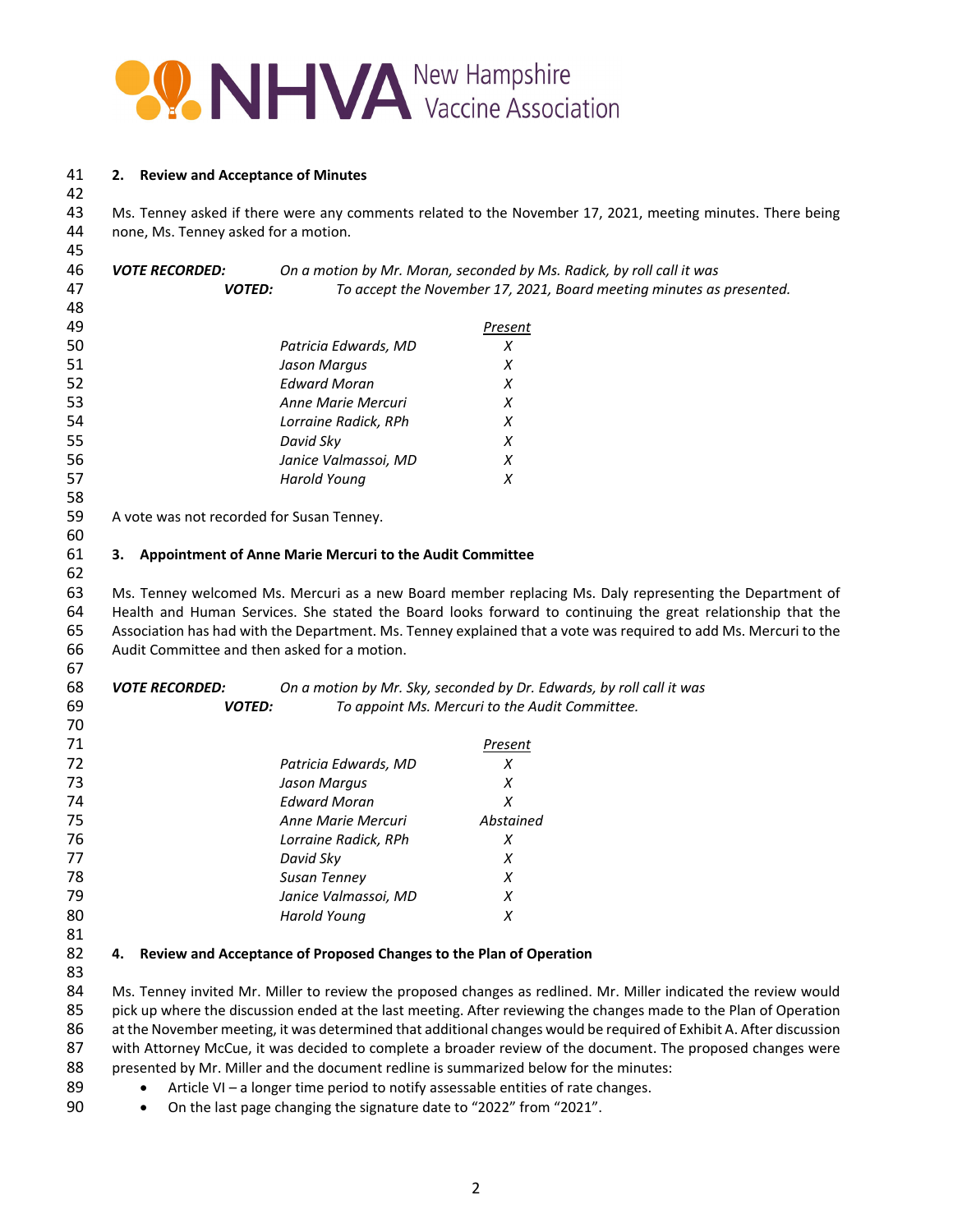# **OO NHVA** New Hampshire

| 91         | $\bullet$                                                                                                                                                                                                                                |                                                                       | Exhibit A - various changes made with respect to dates, wording changes, additions, and deletions in items             |  |
|------------|------------------------------------------------------------------------------------------------------------------------------------------------------------------------------------------------------------------------------------------|-----------------------------------------------------------------------|------------------------------------------------------------------------------------------------------------------------|--|
| 92         | 1, 3, 5.f., 9, 9.b., 9.c., 9.a. (second), 10, and 11.                                                                                                                                                                                    |                                                                       |                                                                                                                        |  |
| 93         | Exhibit $C$ – the addition of budget item line 6.                                                                                                                                                                                        |                                                                       |                                                                                                                        |  |
| 94         | Exhibit $D - a$ rewrite and simplification of the past due assessment process.<br>$\bullet$                                                                                                                                              |                                                                       |                                                                                                                        |  |
| 95         |                                                                                                                                                                                                                                          |                                                                       |                                                                                                                        |  |
| 96         |                                                                                                                                                                                                                                          |                                                                       | After Mr. Miller's overview of the redline, further discussion occurred regarding several issues. First, was the date  |  |
| 97         | change in item 11. It was recommended to replace "October 15" with a date range of "October 1-15". Second, was                                                                                                                           |                                                                       |                                                                                                                        |  |
| 98         | the need for the October meeting. Ultimately, it was determined that it was not needed as the Board can call a                                                                                                                           |                                                                       |                                                                                                                        |  |
| 99         | meeting at any time, and it is in the Plan of Operation as a backup date in case the September rate-setting work                                                                                                                         |                                                                       |                                                                                                                        |  |
| 100        | cannot be completed. Third, were the changes to Exhibit D due to the change in Administrators and process redesign                                                                                                                       |                                                                       |                                                                                                                        |  |
| 101        |                                                                                                                                                                                                                                          |                                                                       | work completed in 2021 with the NHVA's external Auditor. The new process is streamlined, treats all payers equally,    |  |
| 102        |                                                                                                                                                                                                                                          |                                                                       | and notes an escalation process that includes the Executive Director and external legal counsel if needed. Mr. Sky     |  |
| 103        |                                                                                                                                                                                                                                          |                                                                       | asked if the last item was appropriate for the Plan of Operation and Attorney McCue stated he thinks it is. Mr. Sky    |  |
| 104        |                                                                                                                                                                                                                                          |                                                                       | wanted to ensure that the NH Insurance Department would also be involved at a certain level of escalation and Mr.      |  |
| 105        |                                                                                                                                                                                                                                          |                                                                       | Miller stated that the last paragraph is unchanged and addresses this. Mr. Sky asked that the "Note" paragraph be      |  |
| 106        | removed and there were no objections.                                                                                                                                                                                                    |                                                                       |                                                                                                                        |  |
| 107        |                                                                                                                                                                                                                                          |                                                                       |                                                                                                                        |  |
| 108        |                                                                                                                                                                                                                                          |                                                                       | Ms. Tenney asked if there were any other questions from the Board and hearing none, asked for a motion.                |  |
| 109        |                                                                                                                                                                                                                                          |                                                                       |                                                                                                                        |  |
| 110        | <b>VOTE RECORDED:</b>                                                                                                                                                                                                                    |                                                                       | On a motion by Mr. Moran, seconded by Mr. Young, by roll call it was                                                   |  |
| 111        | <b>VOTED:</b>                                                                                                                                                                                                                            |                                                                       | To accept the proposed changes to the Plan of Operations as presented with                                             |  |
| 112        |                                                                                                                                                                                                                                          |                                                                       | further changes as discussed to Exhibit A and D as outlined above.                                                     |  |
| 113        |                                                                                                                                                                                                                                          |                                                                       |                                                                                                                        |  |
| 114        |                                                                                                                                                                                                                                          |                                                                       | <b>Present</b>                                                                                                         |  |
| 115        |                                                                                                                                                                                                                                          | Patricia Edwards, MD                                                  | X                                                                                                                      |  |
| 116        |                                                                                                                                                                                                                                          | Jason Margus                                                          | X                                                                                                                      |  |
| 117        |                                                                                                                                                                                                                                          | <b>Edward Moran</b>                                                   | X                                                                                                                      |  |
| 118        |                                                                                                                                                                                                                                          | Anne Marie Mercuri                                                    | X                                                                                                                      |  |
| 119        |                                                                                                                                                                                                                                          | Lorraine Radick, RPh                                                  | X<br>X                                                                                                                 |  |
| 120<br>121 |                                                                                                                                                                                                                                          | David Sky                                                             |                                                                                                                        |  |
| 122        |                                                                                                                                                                                                                                          | Susan Tenney<br>Janice Valmassoi, MD                                  | X<br>X                                                                                                                 |  |
| 123        |                                                                                                                                                                                                                                          | <b>Harold Young</b>                                                   | $\chi$                                                                                                                 |  |
| 124        |                                                                                                                                                                                                                                          |                                                                       |                                                                                                                        |  |
| 125        |                                                                                                                                                                                                                                          |                                                                       | Procedurally, once the edits are made to the document, Mr. Miller will forward it to the Insurance Commissioner for    |  |
| 126        | signature.                                                                                                                                                                                                                               |                                                                       |                                                                                                                        |  |
| 127        |                                                                                                                                                                                                                                          |                                                                       |                                                                                                                        |  |
| 128        | 5.                                                                                                                                                                                                                                       | Review and Acceptance of Proposed Changes to the Public Access Policy |                                                                                                                        |  |
| 129        |                                                                                                                                                                                                                                          |                                                                       |                                                                                                                        |  |
| 130        |                                                                                                                                                                                                                                          |                                                                       |                                                                                                                        |  |
| 131        | Ms. Tenney asked Attorney McCue to lead the discussion of the proposed changes, shown in redline, to the Public<br>Access Policy. Attorney McCue began by explaining that it is good governance practice to periodically review policies |                                                                       |                                                                                                                        |  |
| 132        | and make sure that they align with practice. He reminded the group that while the Association is not a public body                                                                                                                       |                                                                       |                                                                                                                        |  |
| 133        | as defined by RSA 91-A, the Right to Know law, there is a relationship between the Association and its corporate                                                                                                                         |                                                                       |                                                                                                                        |  |
| 134        | purpose with the State of New Hampshire. Due to this relationship, the NHVA has made it a matter of policy and has                                                                                                                       |                                                                       |                                                                                                                        |  |
| 135        |                                                                                                                                                                                                                                          |                                                                       | agreed to follow RSA 91-A as closely as possible, subject to good governance nonprofit practices. He stated that the   |  |
| 136        |                                                                                                                                                                                                                                          |                                                                       | two, proposed changes to the Public Access Policy are consistent with RSA 91-A. The first is to place into NHVA policy |  |
| 137        |                                                                                                                                                                                                                                          |                                                                       | the provision in RSA 91-A which allows the Chair to determine that emergency conditions exist and that therefore       |  |
| 138        |                                                                                                                                                                                                                                          |                                                                       | the meeting can be held via videoconference/webinar where the public can participate, can watch the deliberations,     |  |

139 and have maybe have even greater access than an in-person meeting. The second, also consistent with RSA 91-A, is to make clear that the transcription of the videoconference consists of notes used by the scribe to take minutes and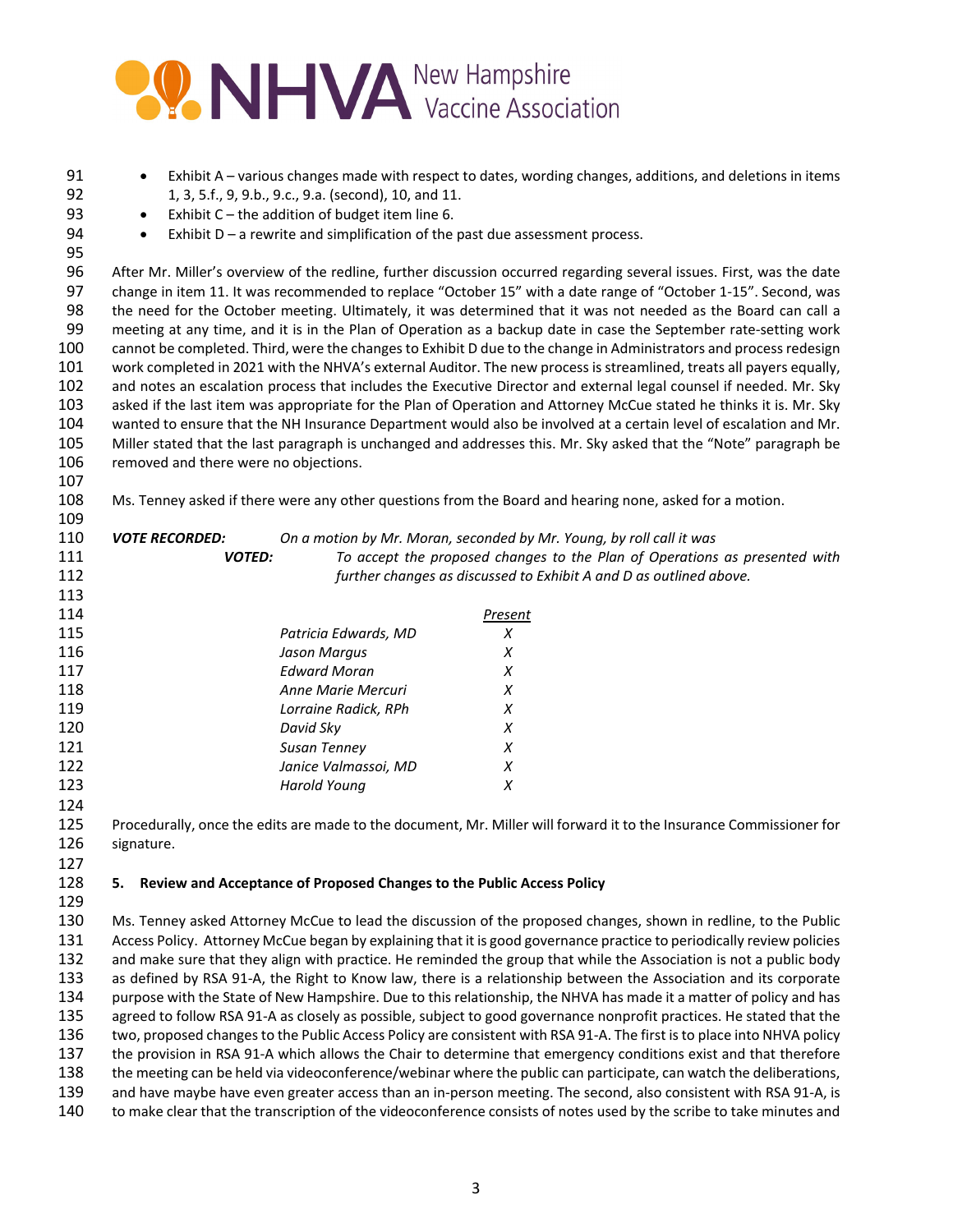

 then are destroyed. The videoconference recordings are not considered meeting materials, they are not disseminated to the Board, and they are not used by the Board in decision making, and therefore are outside RSA 143 91-A. Attorney McCue concluded that those members of the public who make requests for copies of such recordings should understand that they are not meeting materials or public records, as they are strictly for the ease of facilitating the production of accurate minutes.

 Ms. Tenney thanked Attorney McCue and asked if there were any questions. Hearing none, Mr. Tenney asked for a motion.

| 150 | <b>VOTE RECORDED:</b> | On a motion by Ms. Radick, seconded by Mr. Moran, by roll call it was    |         |  |
|-----|-----------------------|--------------------------------------------------------------------------|---------|--|
| 151 | <b>VOTED:</b>         | To accept the proposed changes to the Public Access Policy as presented. |         |  |
| 152 |                       |                                                                          |         |  |
| 153 |                       |                                                                          | Present |  |
| 154 |                       | Patricia Edwards, MD                                                     | Х       |  |
| 155 |                       | Jason Margus                                                             | X       |  |
| 156 |                       | <b>Edward Moran</b>                                                      | X       |  |
| 157 |                       | Anne Marie Mercuri                                                       | X       |  |
| 158 |                       | Lorraine Radick, RPh                                                     | X       |  |
| 159 |                       | David Sky                                                                | X       |  |
| 160 |                       | Susan Tenney                                                             | X       |  |
| 161 |                       | Janice Valmassoi, MD                                                     | X       |  |
| 162 |                       | Harold Young                                                             | X       |  |
| 163 |                       |                                                                          |         |  |

### **6. Executive Directors Report**

 Ms. Tenney invited Mr. Miller to provide his Executive Director report. Mr. Miller provided a brief overview of the financial statements in the meeting packet. On the *Statement of Cash Flow* he highlighted that for the first two quarters, the NHVA is approximately \$146K ahead of budget due to the first and second quarters being fairly consistent in terms of the total covered lives. On the *Statement of Financial Position* he identified that the total current assets as of December 31, 2021 are just above \$22M with the anticipated payable to the State of New Hampshire due in June 2022 of \$16.6M, recognizing this estimate could change in June based upon the DHHS' final numbers. On the *Statement of Changes in Net Assets*, he stated that the Administrative Budget is under budget by \$4,485 primarily due to lower legal and insurance expenses. In terms of the covered lives shown at the bottom of the statement, there is a change from a positive 7,715 variance in Q4 to a negative 1,093 for Q1. In the prior fiscal 175 year, the estimates anticipated a reduction of ~10% of covered lives due to COVID. The reality was the actual covered lives, while in fact lower due to COVID, did not decrease as much as anticipated. At the September meeting, the quarterly estimate was reset to 161,667 from 153,000 the prior year. This past quarter proved to be very close in terms of the assessment collection period that ended on November 15, 2021, with a difference of 1,093 child covered lives.

 Mr. Miller reviewed the two trend charts NHVA has been following. Figure 1 shows that the November 2021 unemployment rate of 2.7% is the same as March of 2020. Figure 2 shows children's Medicaid lives continue to increase. He believes that some of the reduction in NHVA's commercial‐covered lives are due to more Medicaid lives. Late last week, the federal government extended the declaration of the public health emergency (PHE) for another 90 days, which means that the additional enrollment in Medicaid for those that qualified due to PHE will maintain their Medicaid coverage until at least mid‐March when the PHE would end. Mr. Miller concluded by saying 187 that he will continue to track the data in Figures 1 and 2 monthly.

 Mr. Miller asked if there were any questions. Mr. Sky asked if he could speak to the negative \$816,015 on the *Investments – Short term and CDs* line on the *Statement of Cash Flow.* Mr. Nix advised that this reflects funds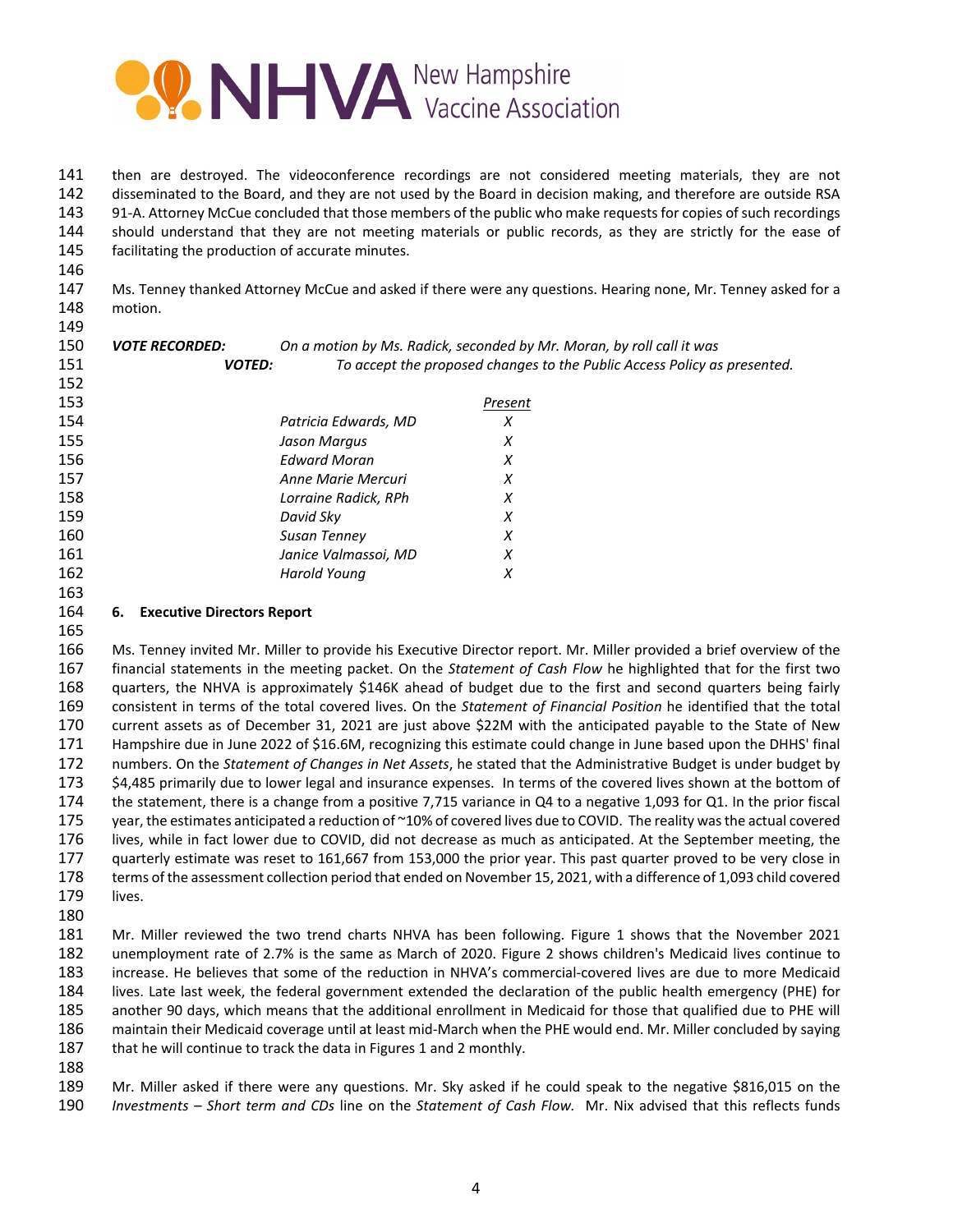

191 transferred to the short-term investments account (CDs) from the ICS account as indicated in the footnote. This figure also reflects some market adjustments that took place during the end of the year. Details are reflected in the monthly bank reconciliations that are distributed to the Audit Committee.

 Mr. Miller asked if there were any other questions about the financial statements and trends or if any of the payer representatives or the Insurance Department had comments in terms of what they may be seeing in changesin child covered lives. There being no comments, the Board finished with a brief discussion on the 2022 NHVA meeting schedule. Even though the October meeting is no longer in the Plan of Operation, Ms. Tenney stated that we should continue to hold a meeting date in peoples' calendars. Helms will send a meeting hold for October 12, 2022.

# **7. Department of Health and Human Services (DHHS) Update**

Ms. Tenney asked Ms. Mercuri if she had anything that she would like to share with the Board.

205 Ms. Mercuri reported that to date, as expected, vaccine purchasing is a little lower than compared to pre-pandemic levels. She expects that it is going to fully rebound at some point as children get caught up on vaccinations. There is 207 also an assumption that at some point the State will begin purchasing COVID-19 vaccines, but to date the DHHS has not heard of any timeline. Ms. Tenney asked Ms. Mercuri to please advise the Board as soon as she does hear of any updates on this so the Board can make sure we have the appropriate funds set aside for those purchases. Ms. Mercuri assured the group she would.

212 Dr. Edwards expressed concern with the vaccine registry, advising that her practice is struggling with it, and she wanted to ensure vaccine supply would continue. Ms. Mercuri advised that they are asking practices to work with the DHHS, and that they are not holding back any vaccines due to issues with the registry. Ms. Tenney asked that this conversation be moved offline. Dr. Edwards agreed and indicated she just wished to inform the group there were concerns with the current process.

218 Mr. Sky asked Ms. Mercuri if the DHHS had developed any estimates in preparation of the need to purchase future COVID vaccinesfor children and if that could be shared with the Association. Ms. Mercuri explained that no estimates had been made, but she will pass the information along as soon as it becomes available.

## **8. Public Comment**

 Ms. Tenney invited members of the public that wish to make any comments. Ms. Condon indicated she wished to speak.

227 Ms. Condon thanked the group for the opportunity to speak. Ms. Condon referenced the Board Chair Statement and the mention that the Association's role is not to challenge the vaccine program cost estimates provided by the State. 229 She asked who does oversee the program and how those records are audited, and where the accountability lies. 230 Ms. Tenney reminded Ms. Condon this is not an interactive session, and she can direct any questions to the Executive Director via email if she desired a response. Ms. Condon stated that she did not expect a direct answer, but wanted to pose the question. Ms. Condon voiced her disappointment with the changesto the Public Access Policy and asked that full meeting recordings be made available. Ms. Condon concluded by thanking the Board for the opportunity to speak.

There were no other members of the public in attendance.

## **9. Executive Session**

Ms. Tenney asked if any Board member had a need to move into an Executive Session. No need was raised.